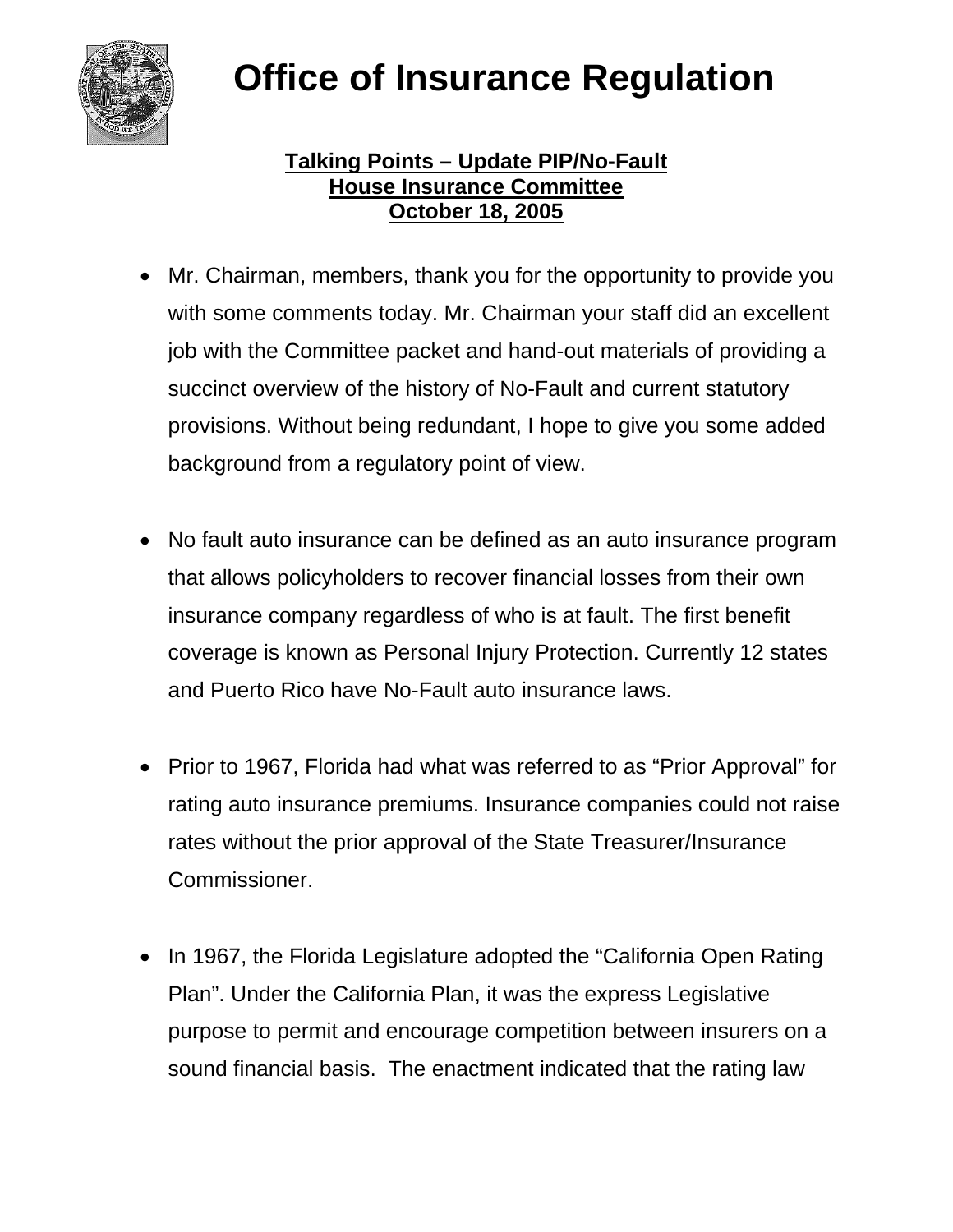was not intended to give the Insurance Commissioner the power to fix and determine a rate level for auto insurance.

- At that time, proponents believed the California Plan would cut insurance costs through competition and allow consumers to shop for the best rates. Opponents; however, felt companies would raise their rates in concert and thus not lower insurance costs.
- In 1970, the Florida Legislature enacted a rate freeze on automobile insurance rates (Chapter 70-989, Laws of Florida). In doing so, the Legislature cited an alarming rise in automobile insurance rates since the adoption of the California Plan. Ultimately, the California Plan was repealed and Florida returned powers of rate regulation of motor vehicle insurance rates to the Insurance Commissioner.
- In 1971, the Legislature made Florida the second No-Fault state in the country. The reform was contained in the adoption of Florida's first automobile no-fault law, the "Florida Automobile Reparations Reform Act" which took effect on January 1, 1972 (Refer to Chapter 71-252, Laws of Florida).
- Under the initial no-fault law, the Personal Injury Protection limit was \$5,000. Today it is \$10,000. Under the initial no-fault law the descriptive or verbal threshold was: \$1,000 in injury treatment damages or any of the following:
	- permanent disfigurement, in whole or in part.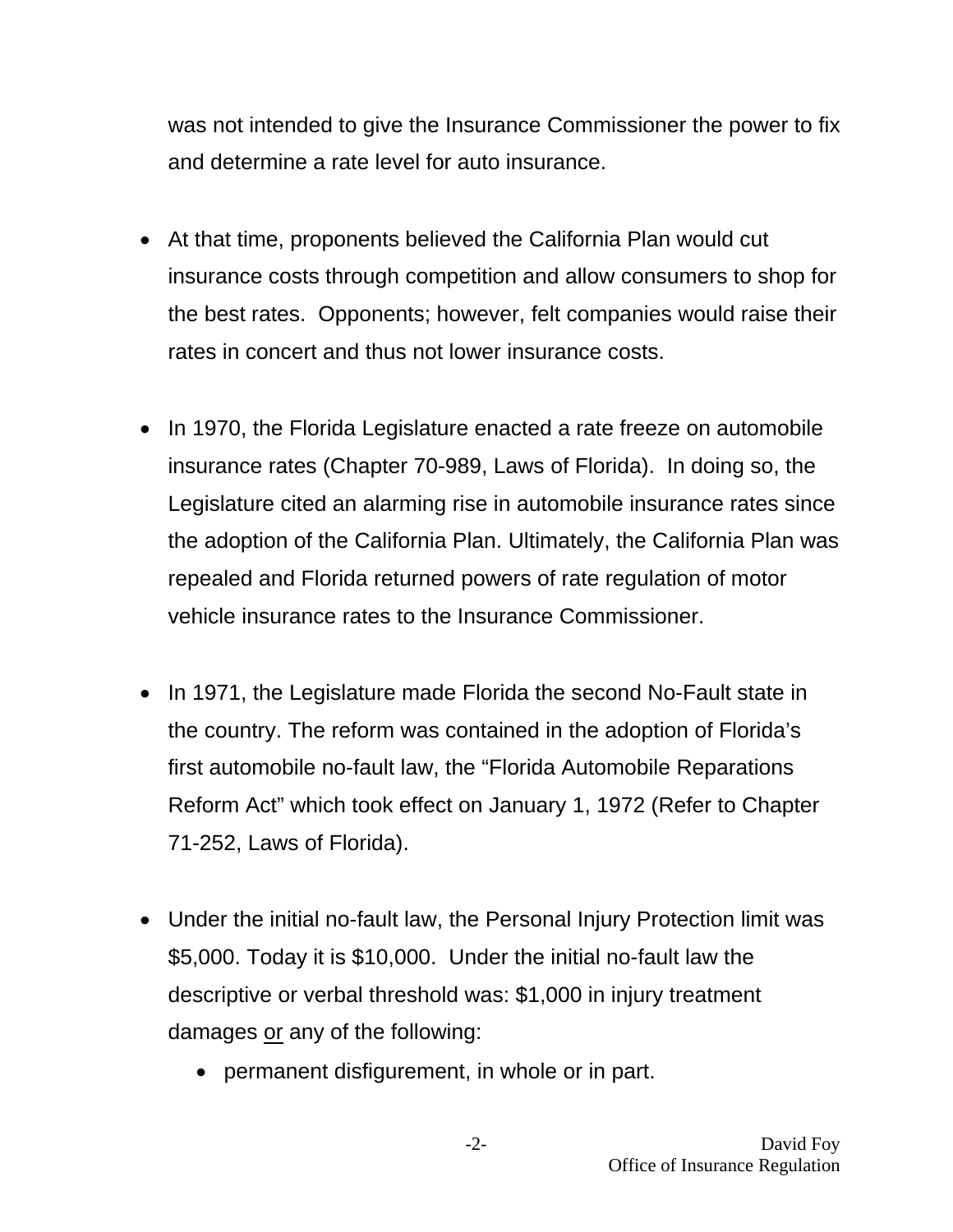- a fracture of a weight hearing bone.
- a compound, displaced or compressed fracture.
- loss of a body part.
- permanent injury within.
- permanent loss of a bodily function.
- or death.
- From a national perspective, verbal thresholds tend to eliminate the incentive to inflate claims that may exist when there is a monetary threshold for medical expenses.
- In the early 1970's, Florida motorists were required to carry liability limits of 10-20-5 (in layman's terms that was up to \$10,000 for Bodily Injury to or death to one person; \$20,000 for two or more persons in an accident; and \$5,000 for property damage). In 1973, the Legislature increased the liability limits to 15-30-5 (Refer to Chapter 73-180, Laws of Florida). The increased limits had a delayed effective date of July 1, 1975. The delayed increase in the liability limits coupled with the \$1,000 no-fault law verbal threshold led to a full-blown 1976 motor vehicle insurance crisis.
- Reacting to the crisis, the 1976 Legislature decreased the liability limits to back to 10-20-5 (Refer to Ch. 76-266, Laws of Florida). In 1976, the Legislature deleted the dollar portion of the verbal threshold and further tightened the verbal threshold standard. The Division of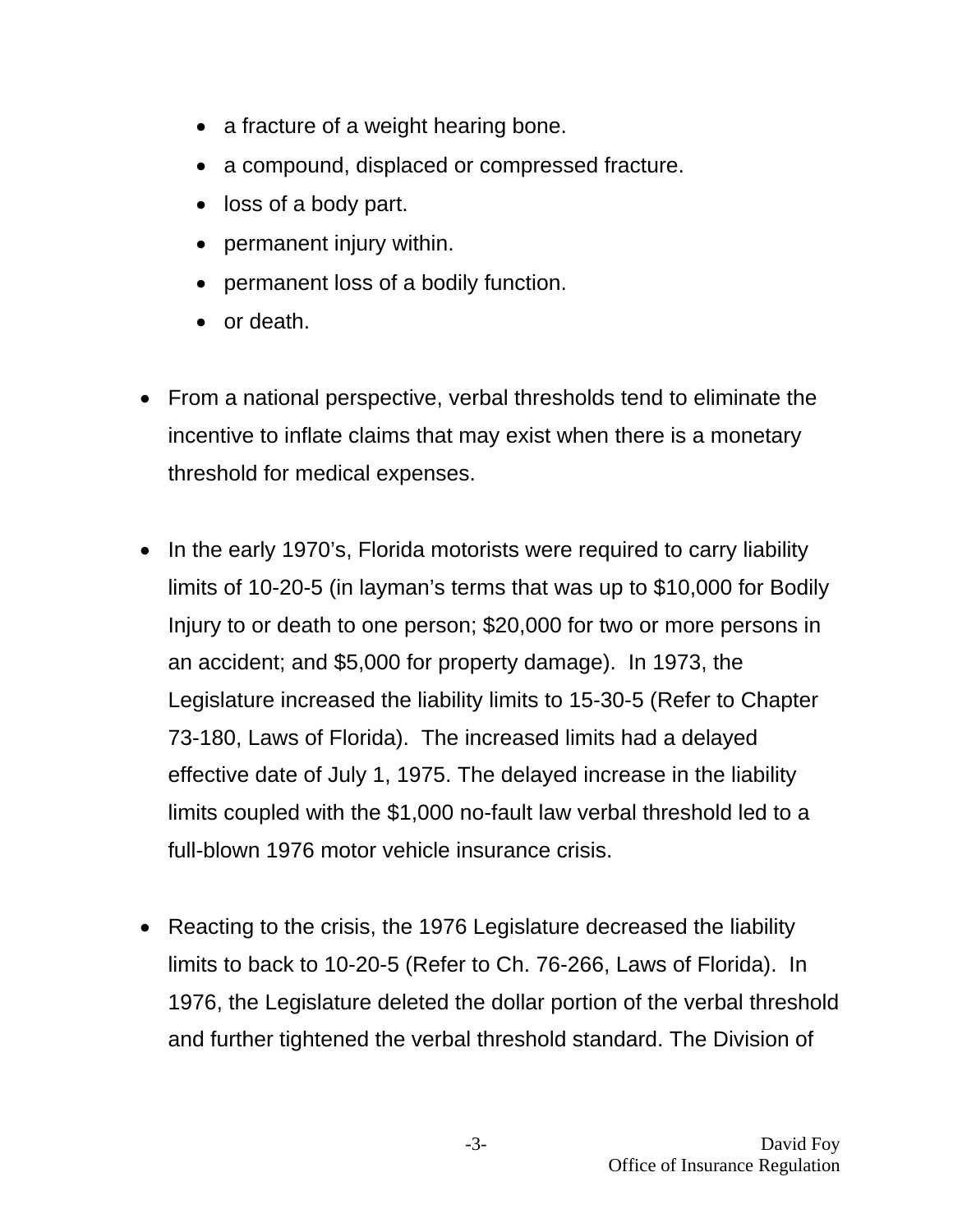Fraudulent Claims was also established at the Department of Insurance.

- The new verbal threshold was:
	- loss of a body part, or
	- permanent loss of a bodily function, or
	- permanent injury within a reasonable degree of medical probability other than scarring or disfigurement, or
	- a serious non-permanent injury which has a material degree of bearing on the injured person's ability to resume normal activity and life-style, or
	- death.
- The verbal tort threshold was once again further tightened in 1978. Five states have verbal thresholds - Florida, Michigan, New Jersey, New York and Pennsylvania. Seven states and Puerto Rico use a monetary threshold – Hawaii, Kansas, Kentucky, Massachusetts, Minnesota, North Dakota and Utah.
- More recent reforms have occurred in Florida in 2001 and 2003. In 2001, limitations were placed on the scope of PIP benefits to services that were "medically necessary"; PIP medical service providers were required to provide specific care related information when requested in writing by insurers, etc. In 2003, the law was strengthened to discourage fraud and the creation of a dedicated PIP prosecutor within the Miami-Dade County State Attorney's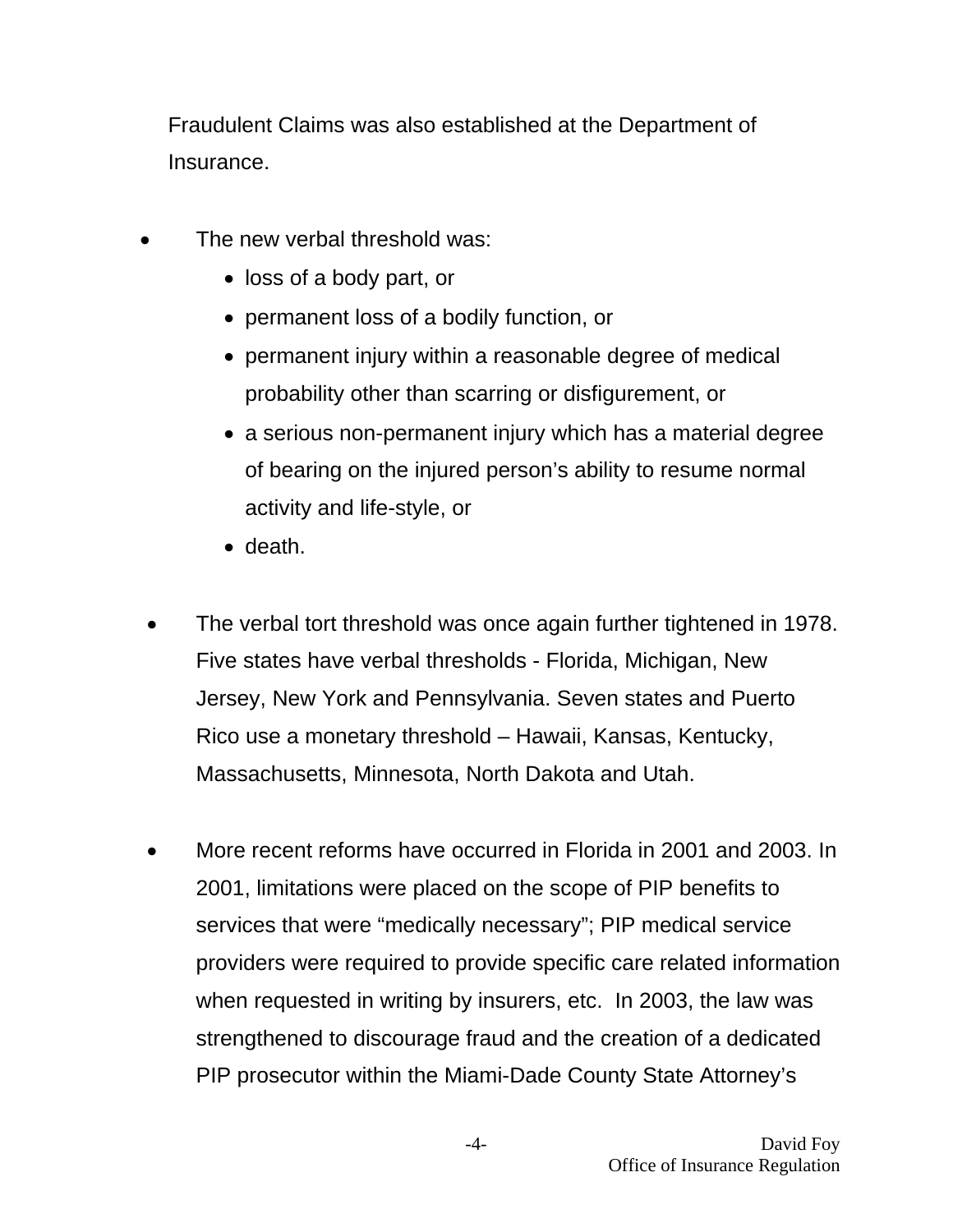Office has made a significant impact on shutting down fraud rings and staged accidents.

- Mr. Chairman, Committee staff also asked me to provide a brief update on the current state of Florida's auto market - the Office believes the current auto market is very competitive for a number of reasons:
	- 1. Florida has approximately 300 companies licensed to sell private passenger automobile policies
	- 2. The Top 10 Companies (based on the National Association of Insurance Commissioners 2004 data) comprise 55% of the market share, while the Top 50 Companies derive approximately 89% of the market share
	- 3. In 2002, the average Private Passenger Auto Rate Change was a positive 7.26%
	- 4. After the enactment of the 2001 and 2003 reforms and the addition of a special PIP prosecutor, in 2005, the Private Passenger Auto Rate Change has only been a 2.72% average increase
	- 5. In 2004, none of the Top 10 carriers had an approved rate change of more than 6% and three carriers filed for decreased rates
	- 6. To this date in 2005, none of the Top 10 auto carriers have had an approved rate change over 10% and two large carriers filed for decreased rates.
	- 7. To this date in 2005, for the Top 50 Carriers or 89% of the entire market, only two carriers had a rate change that was more than